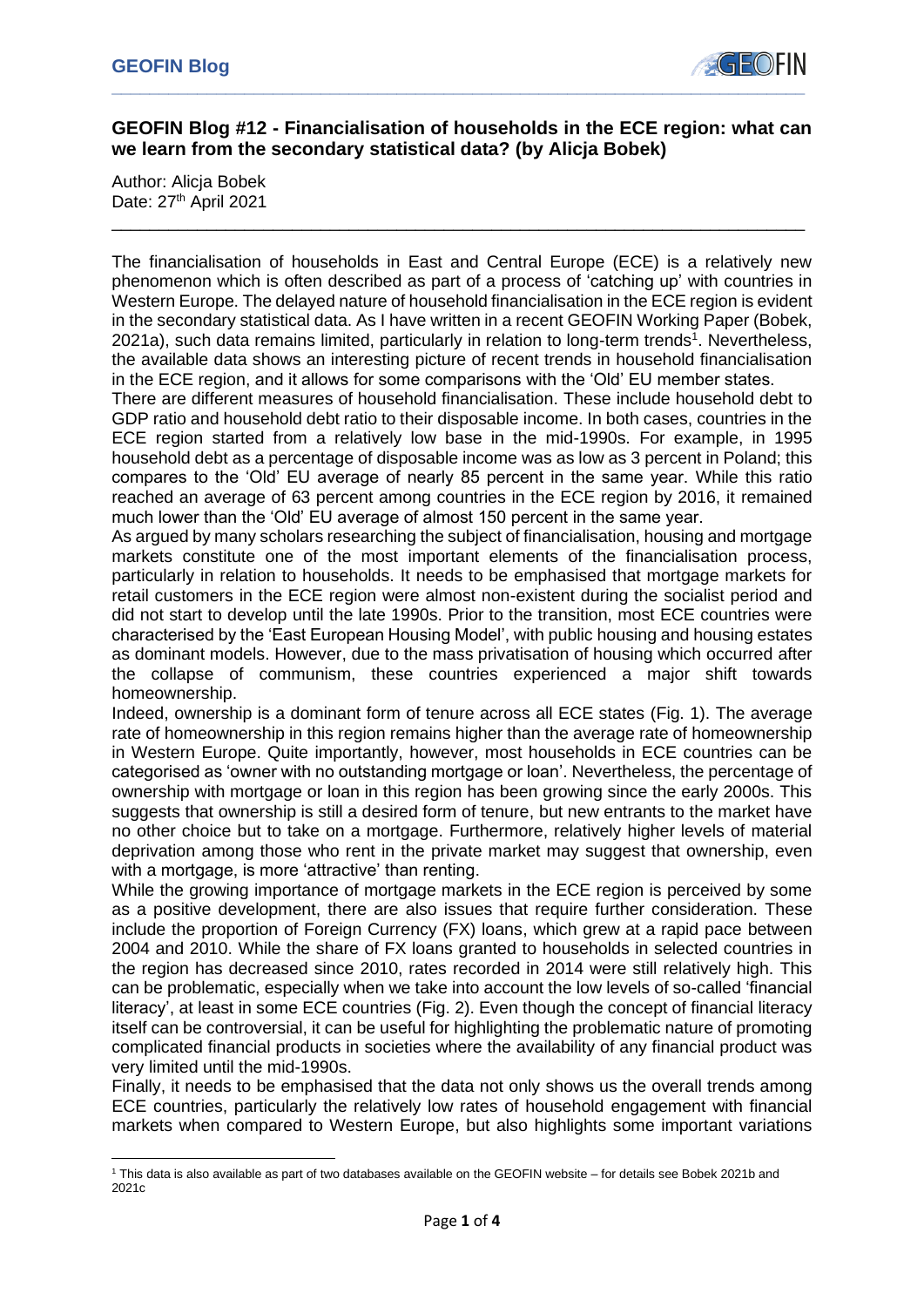

within the region. What emerges from the secondary data are the differences *between*  countries in the ECE region and also possible variations *within* each of these countries. Significant differences observed between ECE countries call for more scrutiny in analysing household financialisation as a unified and equal process occurring across this region. Variations on sub-national levels are more difficult to capture due to the data limitations, however some of the regional data on Poland (for details see Bobek, 2021c) suggests possible differences in financialisation of households between NUTS regions, and between the capital city and the rest of the country. All these should be taken into account in future research on the financialisation of households in the ECE region.

### **References:**

Bobek, A. 2021a. Financialisation of households in East-Central Europe: Insights from secondary statistical data. *GEOFIN Working Paper No. 12*. Dublin: GEOFIN research, Trinity College Dublin.

Bobek, A. 2021b. Financialisation of households: secondary statistical data. GEOFIN Database No. 2. Dublin: GEOFIN research, Trinity College Dublin. URL: https://geofinresearch.eu/outputs/databases/ (accessed 19/04/21).

Bobek, A. 2021c. Financialisation of households: secondary statistical data. GEOFIN Database No. 3. Dublin: GEOFIN research, Trinity College Dublin. URL: https://geofinresearch.eu/outputs/databases/ (accessed 19/04/21).

Klapper, L., Lusardi, A. and van Oudheusden, P. 2015. *Financial Literacy Around the World: Insights from the Standard and Poor's Ratings Services Global Financial Literacy Survey.*  FinLitt. URL: [http://gflec.org/wp-content/uploads/2015/11/3313-Finlit\\_Report\\_FINAL-](http://gflec.org/wp-content/uploads/2015/11/3313-Finlit_Report_FINAL-5.11.16.pdf?x87657)[5.11.16.pdf?x87657,](http://gflec.org/wp-content/uploads/2015/11/3313-Finlit_Report_FINAL-5.11.16.pdf?x87657) (accessed 23/08/18).

Alicja Bobek Research Fellow GEOFIN research <https://geofinresearch.eu/>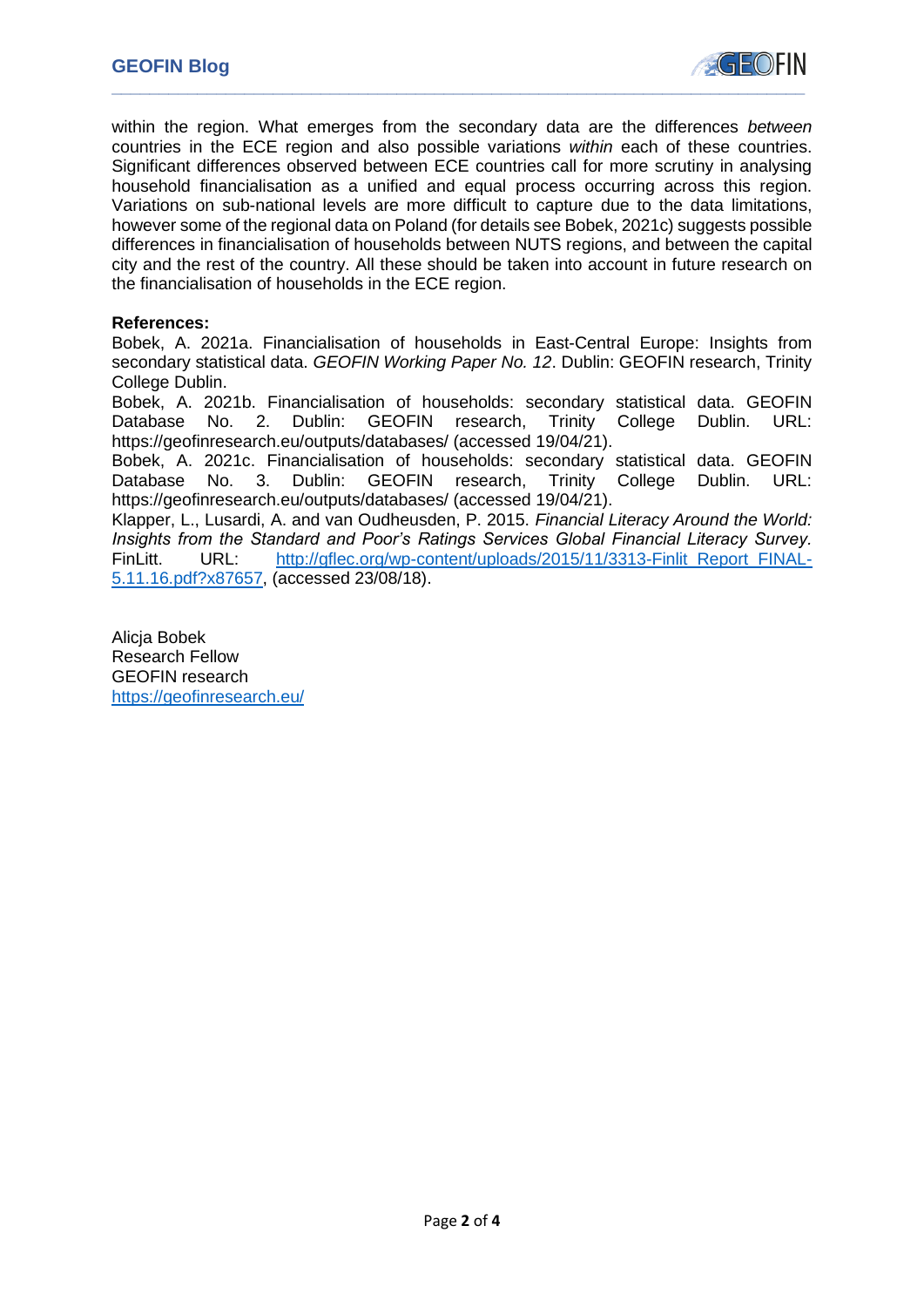





Source: Eurostat



# **Fig. 2. Financial literacy levels, EU (2014)**

Source: Klapper et al., 2015

## **How to cite:**

\_\_\_\_\_\_\_\_\_\_\_\_\_\_\_\_\_\_\_\_\_\_\_\_\_\_\_\_\_\_\_\_\_\_\_\_\_\_\_\_\_\_\_\_\_\_\_\_\_\_\_\_\_\_\_\_\_\_\_\_\_\_\_\_\_\_\_\_\_\_\_\_